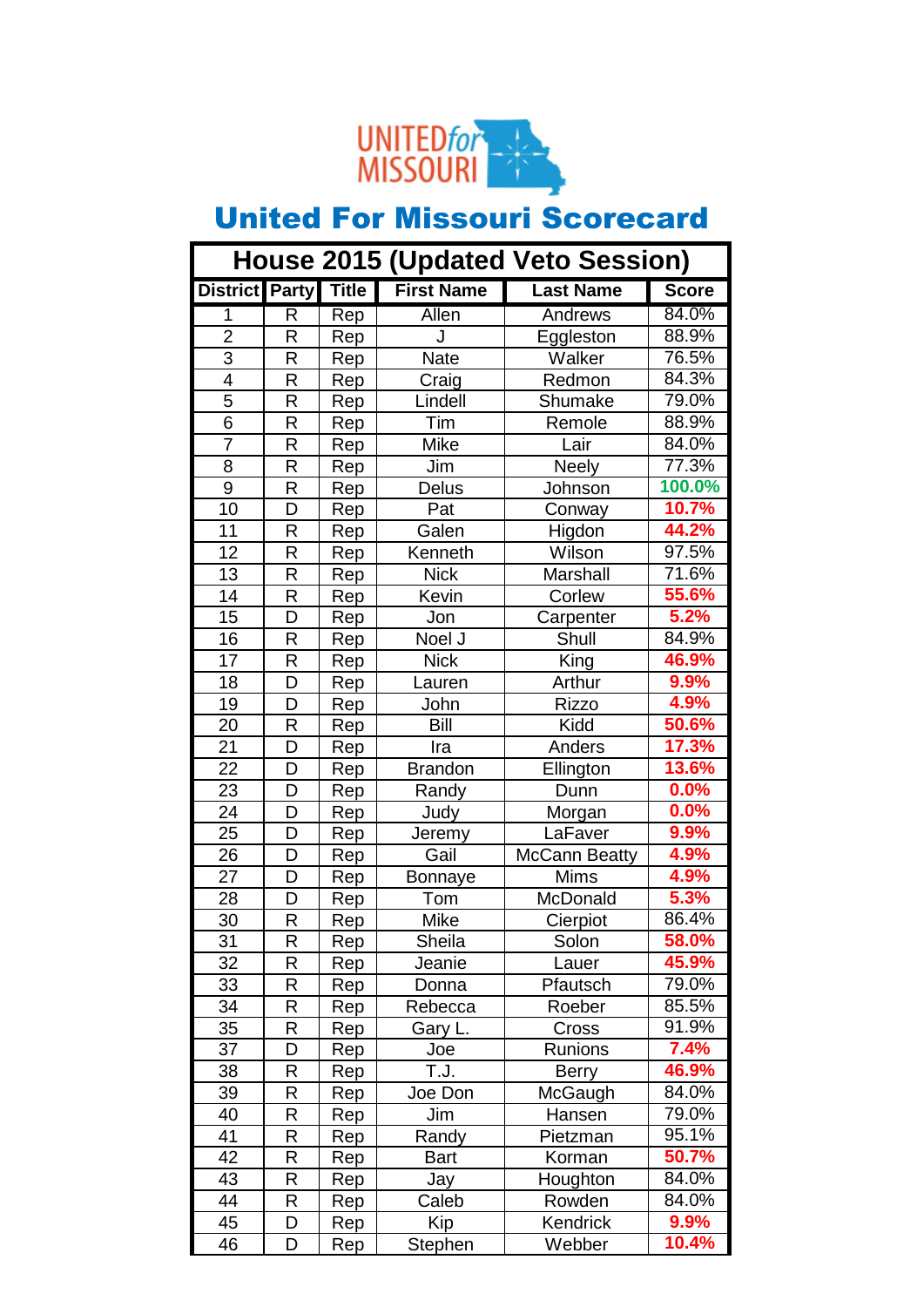| <b>House 2015 (Updated Veto Session)</b> |              |              |                       |                     |                    |
|------------------------------------------|--------------|--------------|-----------------------|---------------------|--------------------|
| <b>District Party</b>                    |              | <b>Title</b> | <b>First Name</b>     | <b>Last Name</b>    | <b>Score</b>       |
| 47                                       | R            | Rep          | Chuck                 | <b>Basye</b>        | 97.5%              |
| 48                                       | R            | Rep          | Dave                  | Muntzel             | 79.0%              |
| 49                                       | R            | Rep          | Travis                | Fitzwater           | 88.3%              |
| 50                                       | R            | Rep          | Caleb                 | Jones               | 88.9%              |
| 51                                       | R            | Rep          | Dean                  | Dohrman             | 84.0%              |
| 52                                       | R            | Rep          | Nathan                | <b>Beard</b>        | 88.9%              |
| 53                                       | R            | Rep          | Glen                  | Kolkmeyer           | 84.0%              |
| 54                                       | R            | Rep          | Denny                 | <b>Hoskins</b>      | 84.0%              |
| 55                                       | R            | Rep          | <b>Rick</b>           | Brattin*            | 99.0%              |
| 56                                       | R            | Rep          | Jack                  | <b>Bondon</b>       | 95.1%              |
| 57                                       | R            | Rep          | Wanda                 | <b>Brown</b>        | $\frac{1}{97.2\%}$ |
| 58                                       | R            | Rep          | David                 | Wood                | 84.0%              |
| 59                                       | R            | Rep          | <b>Mike</b>           | <b>Bernskoetter</b> | 100.0%             |
| 60                                       | R            | Rep          | Jay                   | <b>Barnes</b>       | 100.0%             |
| 61                                       | R            | Rep          | Justin                | Alferman            | 84.0%              |
| 62                                       | R            | Rep          | Tom                   | Hurst               | 97.5%              |
| 63                                       | R            | Rep          | <b>Bryan</b>          | Spencer             | 100.0%             |
| 64                                       | R            | Rep          | Robert                | Cornejo             | 84.3%              |
| 65                                       | R            | Rep          | Anne                  | Zerr                | 54.3%              |
| 66                                       | D            | Rep          | Tommie                | Pierson             | 9.9%               |
| 67                                       | D            | Rep          | Alan                  | Green               | 5.3%               |
| 68                                       | D            | Rep          | Keith                 | English             | 34.6%              |
| 69                                       | D            | Rep          | Margo                 | <b>McNeil</b>       | 4.9%               |
| 70                                       | D            | Rep          | Bill                  | Otto                | 4.9%               |
| 71                                       | D            | Rep          | Sue                   | Meredith            | 9.9%               |
| 72                                       | D            | Rep          | Mary                  | <b>Nichols</b>      | 4.9%               |
| 73                                       | D            | Rep          | <b>Courtney Allen</b> | Curtis              | 58.3%              |
| $\overline{74}$                          | D            | Rep          | Sharon                | Pace                | 4.9%               |
| 75                                       | D            | Rep          | Rochelle              | <b>Walton Gray</b>  | 13.6%              |
| 76                                       | D            | Rep          | Joshua                | Peters              | 10.7%              |
| 77                                       | D            | Rep          | Kimberly              | Gardner             | 6.1%               |
| 78                                       | D            | Rep          | Penny                 | Hubbard             | 6.8%               |
| 79                                       | D            | Rep          | Michael               | <b>Butler</b>       | 4.9%               |
| 80                                       | D            | Rep          | <b>Mike</b>           | Colona              | 10.4%              |
| 81                                       | D            | Rep          | Jacob                 | Hummel              | 5.3%               |
| 82                                       | D            | Rep          | Michele               | Kratky              | 0.0%               |
| 83                                       | D            | Rep          | Gina                  | Mitten              | 4.9%               |
| 84                                       | D            | Rep          | Karla                 | May                 | 13.6%              |
| 85                                       | D            | Rep          | Clem                  | Smith               | 10.7%              |
| 86                                       | D            | Rep          | Joe                   | Adams               | 4.9%               |
| 87                                       | D            | Rep          | Stacey                | Newman              | 15.1%              |
| 88                                       | D            | Rep          | Tracy                 | <b>McCreery</b>     | 5.2%               |
| 90                                       | D            | Rep          | Deb                   | Lavender            | 4.9%               |
| 91                                       | D            | Rep          | Jeanne                | Kirkton             | 9.9%               |
| 92                                       | D            | Rep          | Genise                | Montecillo          | 5.2%               |
| 93                                       | D            | Rep          | Bob                   | <b>Burns</b>        | 0.0%               |
| 94                                       | R            | Rep          | Cloria                | <b>Brown</b>        | 88.3%              |
| 95                                       | $\mathsf{R}$ | <b>Rep</b>   | Marsha                | Haefner             | 82.7%              |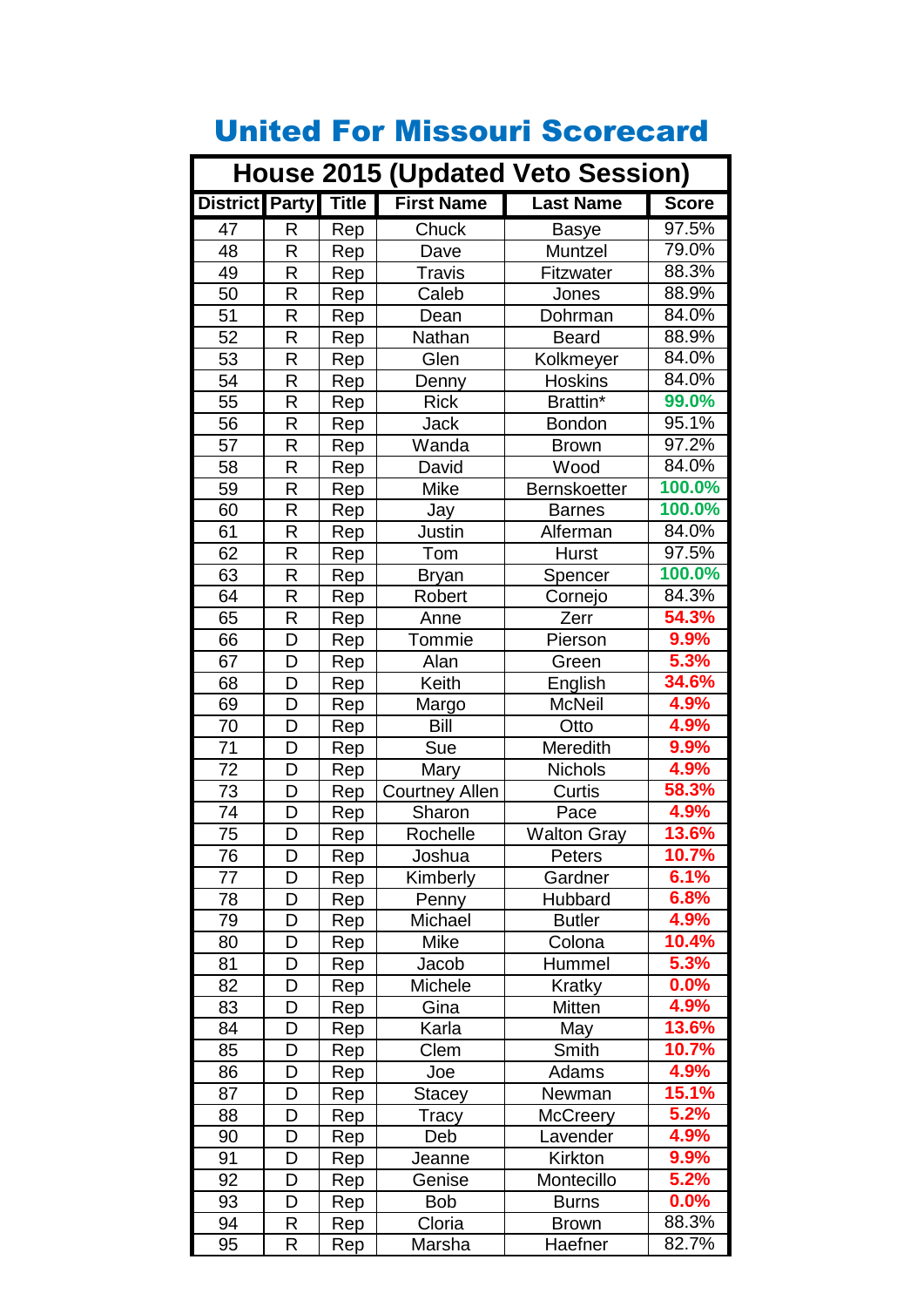| <b>House 2015 (Updated Veto Session)</b> |   |              |                   |                  |                     |
|------------------------------------------|---|--------------|-------------------|------------------|---------------------|
| <b>District Party</b>                    |   | <b>Title</b> | <b>First Name</b> | <b>Last Name</b> | <b>Score</b>        |
| 96                                       | R | Rep          | <b>Mike</b>       | Leara            | 91.4%               |
| 97                                       | R | Rep          | John              | McCaherty        | 51.9%               |
| 98                                       | R | Rep          | Shamed            | Dogan            | 95.1%               |
| 99                                       | R | Rep          | Andrew            | Koenig           | 100.0%              |
| 100                                      | R | Rep          | <b>Sue</b>        | Allen            | 84.0%               |
| 101                                      | R | Rep          | Don               | Gosen            | 82.7%               |
| 102                                      | R | Rep          | Kurt              | <b>Bahr</b>      | 97.5%               |
| 103                                      | R | Rep          | John              | Wiemann          | 100.0%              |
| 104                                      | R | Rep          | Kathie            | Conway           | 50.6%               |
| 105                                      | R | Rep          | Mark              | Parkinson        | 95.1%               |
| 106                                      | R | Rep          | Chrissy           | Sommer           | 55.6%               |
| 107                                      | R | Rep          | Ron               | <b>Hicks</b>     | 54.5%               |
| 108                                      | R | Rep          | Justin            | Hill*            | 99.0%               |
| 109                                      | R | Rep          | Paul              | Curtman          | 100.0%              |
| 110                                      | R | Rep          | <b>Kirk</b>       | Mathews*         | 99.0%               |
| 111                                      | R | Rep          | Shane             | Roden            | 54.3%               |
| 112                                      | R | Rep          | Rob               | Vescovo          | 100.0%              |
| 113                                      | R | Rep          | Dan               | Shaul            | $92.\overline{6\%}$ |
| 114                                      | R | Rep          | <b>Becky</b>      | Ruth             | 47.4%               |
| 115                                      | R | Rep          | Elaine            | Gannon           | 38.2%               |
| 116                                      | R | Rep          | Kevin             | Engler           | 42.7%               |
| 117                                      | R | Rep          | Linda             | <b>Black</b>     | 44.2%               |
| 118                                      | D | Rep          | <b>Ben</b>        | Harris           | 17.3%               |
| 119                                      | R | Rep          | Dave              | Hinson           | 46.5%               |
| 120                                      | R | Rep          | Jason             | Chipman          | 97.5%               |
| 121                                      | R | Rep          | Keith             | Frederick        | 97.5%               |
| 122                                      | R | Rep          | <b>Steve</b>      | Lynch            | 84.0%               |
| $\overline{1}23$                         | R | Rep          | Diane             | Franklin         | 84.0%               |
| 124                                      | R | Rep          | Rocky             | Miller           | 79.0%               |
| 125                                      | R | Rep          | Warren            | Love             | 84.0%               |
| 126                                      | R | Rep          | Patricia          | Pike             | 79.0%               |
| 127                                      | R | Rep          | Mike              | Kelley           | 84.0%               |
| 128                                      | R | Rep          | Sue               | Entlicher        | 46.9%               |
| 129                                      | R | Rep          | Sandy             | Crawford         | 97.5%               |
| 130                                      | R | Rep          | Jeffrey           | Messenger        | 79.0%               |
| 131                                      | R | Rep          | Sonya             | Anderson         | 100.0%              |
| 132                                      | D | Rep          | Charlie           | Norr             | $0.0\%$             |
| 133                                      | R | Rep          | Eric              | <b>Burlison</b>  | 100.0%              |
| 134                                      | R | Rep          | Elijah            | Haahr            | 88.3%               |
| 135                                      | R | Rep          | Lincoln           | Hough            | 82.7%               |
| 136                                      | R | Rep          | Kevin             | Austin           | 86.4%               |
| 137                                      | R | Rep          | Lyndall           | Fraker           | 83.1%               |
| 138                                      | R | Rep          | Don               | Phillips         | 79.0%               |
| 139                                      | R | Rep          | Jered             | Taylor           | 100.0%              |
| 140                                      | R | Rep          | Lynn              | <b>Morris</b>    | 81.5%               |
| 141                                      | R | Rep          | Tony              | Dugger           | 82.7%               |
| 142                                      | R | Rep          | Robert            | Ross*            | 100.0%              |
| 143                                      | R | Rep          | Jeff              | Pogue            | 82.7%               |